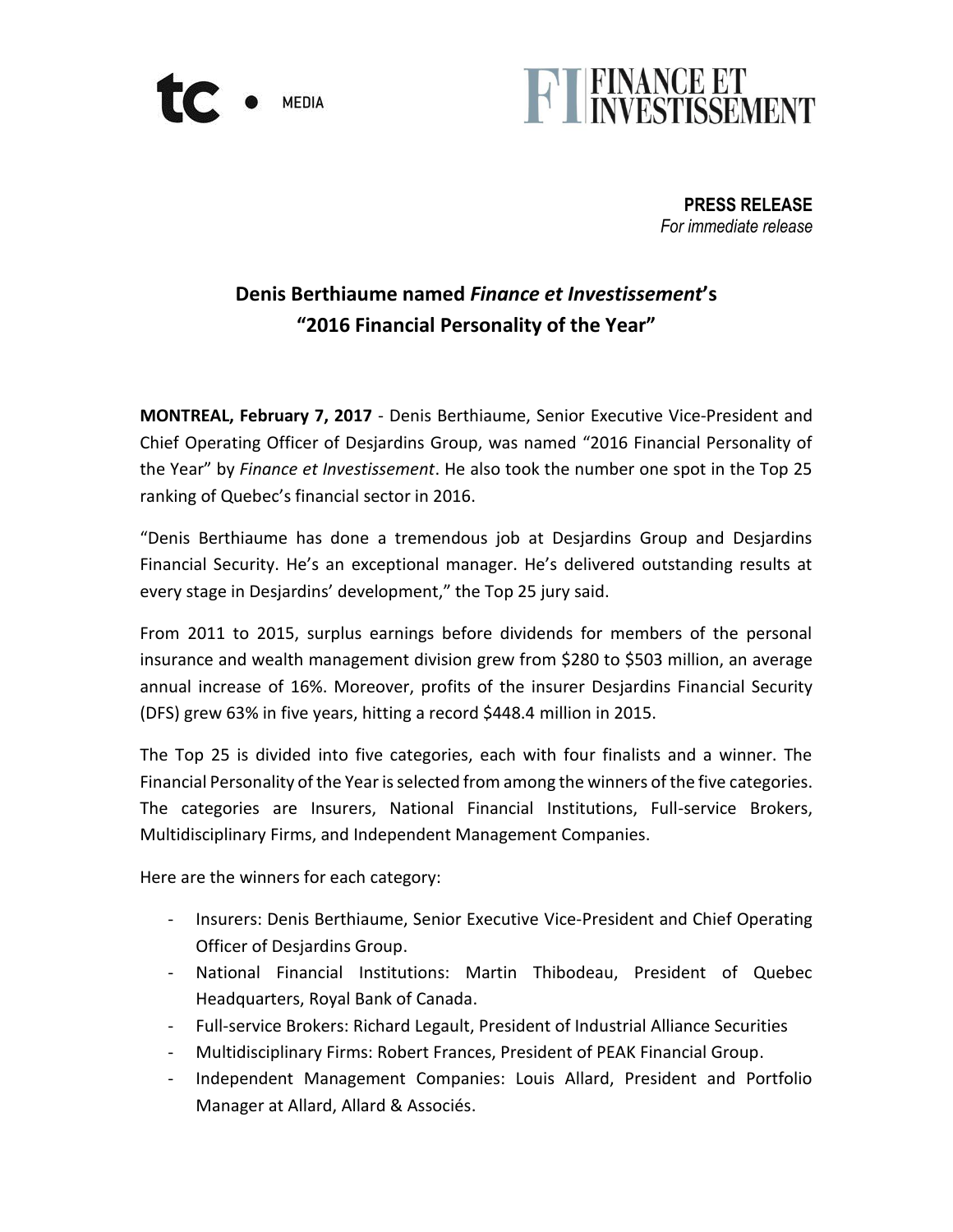For the complete list of Top 25 finalists and to learn more about each of them, visit our website at [www.finance-investissement.com/templedelarenommee.](http://www.finance-investissement.com/templedelarenommee) (French only)

The jury in charge of picking the Top 25 finalists is made up of seven members of Quebec's financial sector: Richard Joly (jury chair), President of Leaders & Cie; Geneviève Blouin, Founder and President of Altervest and Chair of the Board of Directors of the Emerging Managers' Board; Richard Fortier, Corporate Director; René Hamel, (retired) former President and CEO of SSQ Financial Group; Carmen Crépin, Corporate Director and former Vice President, Quebec, Investment Industry Regulatory Organization of Canada; Guillaume Poulin-Goyer, Content Manager, *Finance et Investissement*; and Sylvain Bédard, Vice President, Business Solutions, and Publisher, Groupe Les Affaires.

## **Two advisors honored**

*Finance et Investissement* also recognized the outstanding work and dedication of two advisors from the Quebec financial sector.

Francis Sabourin, investment advisor and wealth management director at Richardson GMP, was named Advisor of the Year for 2016. The jury singled him out for successfully managing the five portfolios he created on his discretionary management platform. Francis Sabourin will be celebrating 25 years of practice on October 5.

Gilles Garon, financial planner and director of Services financiers Garon & Associés, a member of the SLF Partner of Desjardins Financial Security network, was named the Advisor Most Active in the Community for 2016. An honorary member of Institut québécois de planification financière (IQPF), Gilles Garon is also the mayor of Témiscouata-sur-le-Lac, a municipality of 5,000 people.

The awards were presented at the 2016 Financial Personality of the Year awards ceremony on February 7, 2017, at the Windsor in Montreal.

## **About** *Finance et Investissement*

*Finance et Investissement* and the [finance-investissement.com](http://www.finance-investissement.com/) website are a source of information for Quebec investment and financial services professionals. Owned by TC Media, *Finance et Investissement* is published 16 times a year and is read by over 30,000 industry professionals.